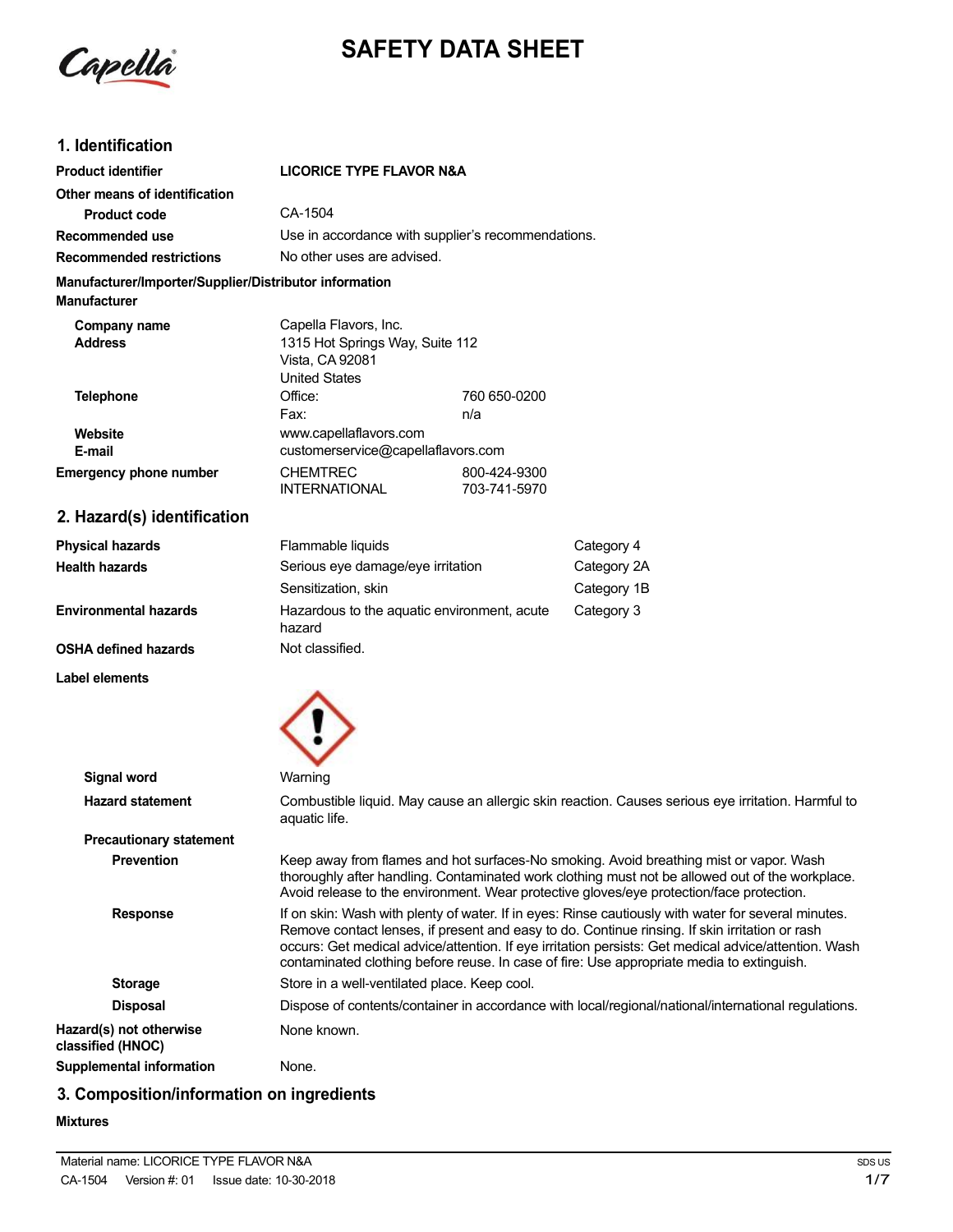| <b>Chemical name</b>                       |            | Common name and synonyms | <b>CAS number</b> | %         |
|--------------------------------------------|------------|--------------------------|-------------------|-----------|
| <b>PROPYLENE GLYCOL</b><br>NFI             | <b>NOM</b> |                          | $57-55-6$         | $80 - 90$ |
| <b>BENZYL ALCOHOL</b><br>NOM NFI           | #38        |                          | $100 - 51 - 6$    | $5 - 10$  |
| ANETHOLE TRANS<br>#217                     |            |                          | 4180-23-8         | $3 - 5$   |
| ETHYL ALCOHOL 190 PROOF<br>CANE IP NON GMO |            | <b>ETHYLALCOHOL</b>      | 64-17-5           | $3 - 5$   |
| <b>LINALOOL</b>                            | #110       |                          | 78-70-6           | $1 - 3$   |
| Other components below reportable levels   |            |                          |                   | $\leq$ 1  |

Other components below reportable levels

\*Designates that a specific chemical identity and/or percentage of composition has been withheld as a trade secret.

### **4. First-aid measures**

| Inhalation                                                                   | Move to fresh air. Call a physician if symptoms develop or persist.                                                                                                                                    |
|------------------------------------------------------------------------------|--------------------------------------------------------------------------------------------------------------------------------------------------------------------------------------------------------|
| <b>Skin contact</b>                                                          | Remove contaminated clothing immediately and wash skin with soap and water. In case of<br>eczema or other skin disorders: Seek medical attention and take along these instructions.                    |
| Eye contact                                                                  | Immediately flush eyes with plenty of water for at least 15 minutes. Remove contact lenses, if<br>present and easy to do. Continue rinsing. Get medical attention if irritation develops and persists. |
| Ingestion                                                                    | Rinse mouth. Get medical attention if symptoms occur.                                                                                                                                                  |
| <b>Most important</b><br>symptoms/effects, acute and<br>delayed              | Severe eye irritation. Symptoms may include stinging, tearing, redness, swelling, and blurred<br>vision. May cause an allergic skin reaction. Dermatitis. Rash.                                        |
| Indication of immediate<br>medical attention and special<br>treatment needed | Provide general supportive measures and treat symptomatically. Keep victim under observation.<br>Symptoms may be delayed.                                                                              |
| <b>General information</b>                                                   | Ensure that medical personnel are aware of the material(s) involved, and take precautions to<br>protect themselves. Wash contaminated clothing before reuse.                                           |
| 5. Fire-fighting measures                                                    |                                                                                                                                                                                                        |
| Suitable extinguishing media                                                 | Water fog. Alcohol resistant foam. Dry chemical powder. Carbon dioxide (CO2).                                                                                                                          |
| Unsuitable extinguishing<br>media                                            | Do not use water jet as an extinguisher, as this will spread the fire.                                                                                                                                 |
| Specific hazards arising from<br>the chemical                                | The product is combustible, and heating may generate vapors which may form explosive vapor/air<br>mixtures. During fire, gases hazardous to health may be formed.                                      |
| Special protective equipment<br>and precautions for firefighters             | Self-contained breathing apparatus and full protective clothing must be worn in case of fire.                                                                                                          |
| <b>Fire fighting</b><br>equipment/instructions                               | In case of fire and/or explosion do not breathe fumes. Move containers from fire area if you can do<br>so without risk.                                                                                |

Use standard firefighting procedures and consider the hazards of other involved materials. Combustible liquid.

### **6. Accidental release measures**

**Personal precautions, protective equipment and emergency procedures**

**Specific methods General fire hazards**

> Keep unnecessary personnel away. Keep people away from and upwind of spill/leak. Eliminate all ignition sources (no smoking, flares, sparks, or flames in immediate area). Wear appropriate protective equipment and clothing during clean-up. Avoid breathing mist or vapor. Do not touch damaged containers or spilled material unless wearing appropriate protective clothing. Ensure adequate ventilation. Local authorities should be advised if significant spillages cannot be contained. For personal protection, see section 8 of the SDS.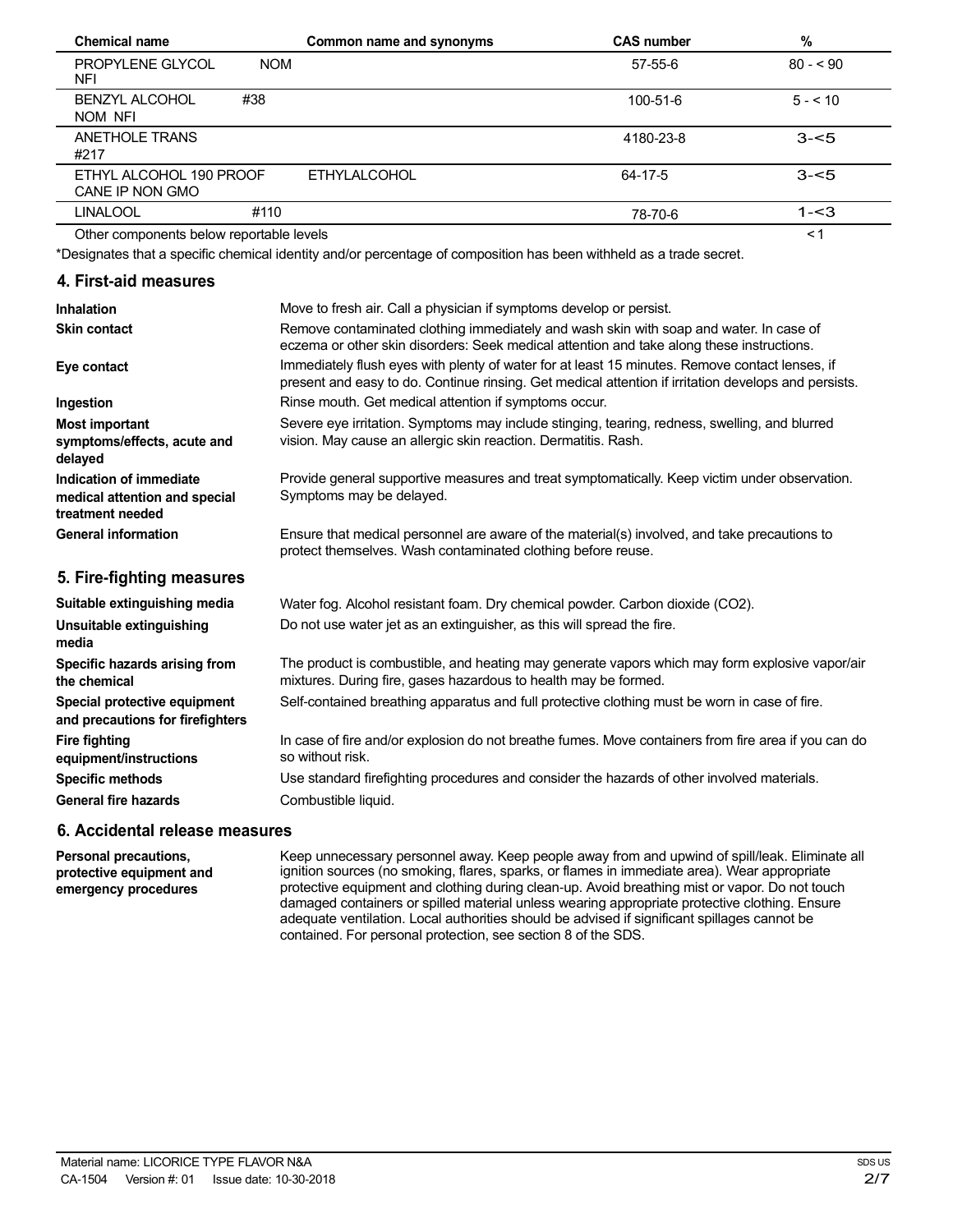| Methods and materials for<br>containment and cleaning up        | Use water spray to reduce vapors or divert vapor cloud drift. Eliminate all ignition sources (no<br>smoking, flares, sparks, or flames in immediate area). Keep combustibles (wood, paper, oil, etc.)<br>away from spilled material. Prevent product from entering drains.                                                                                           |  |
|-----------------------------------------------------------------|----------------------------------------------------------------------------------------------------------------------------------------------------------------------------------------------------------------------------------------------------------------------------------------------------------------------------------------------------------------------|--|
|                                                                 | Large Spills: Stop the flow of material, if this is without risk. Dike the spilled material, where this is<br>possible. Use a non-combustible material like vermiculite, sand or earth to soak up the product<br>and place into a container for later disposal. Following product recovery, flush area with water.                                                   |  |
|                                                                 | Small Spills: Absorb with earth, sand or other non-combustible material and transfer to containers<br>for later disposal. Wipe up with absorbent material (e.g. cloth, fleece). Clean surface thoroughly to<br>remove residual contamination.                                                                                                                        |  |
|                                                                 | Never return spills to original containers for re-use. For waste disposal, see section 13 of the SDS.                                                                                                                                                                                                                                                                |  |
| <b>Environmental precautions</b>                                | Avoid release to the environment. Inform appropriate managerial or supervisory personnel of all<br>environmental releases. Prevent further leakage or spillage if safe to do so. Avoid discharge into<br>drains, water courses or onto the ground.                                                                                                                   |  |
| 7. Handling and storage                                         |                                                                                                                                                                                                                                                                                                                                                                      |  |
| Precautions for safe handling                                   | Keep away from open flames, hot surfaces and sources of ignition. When using do not smoke.<br>Avoid breathing mist or vapor. Avoid contact with eyes, skin, and clothing. Avoid prolonged<br>exposure. Provide adequate ventilation. Wear appropriate personal protective equipment. Avoid<br>release to the environment. Observe good industrial hygiene practices. |  |
| Conditions for safe storage,<br>including any incompatibilities | Keep away from heat, sparks and open flame. Store in a cool, dry place out of direct sunlight.<br>Store in original tightly closed container. Store in a well-ventilated place. Keep in an area equipped<br>with sprinklers. Store away from incompatible materials (see Section 10 of the SDS).                                                                     |  |

# **8. Exposure controls/personal protection**

#### **Occupational exposure limits**

The following constituents are the only constituents of the product which have a PEL, TLV or other recommended exposure limit. At this time, the other constituents have no known exposure limits.

#### **US. OSHA Table Z-1 Limits for Air Contaminants (29 CFR 1910.1000)**

| <b>Components</b>                                           | <b>Type</b>                                                                                                                                                                                                                                                                                                                                                                                                                        | Value      |             |  |
|-------------------------------------------------------------|------------------------------------------------------------------------------------------------------------------------------------------------------------------------------------------------------------------------------------------------------------------------------------------------------------------------------------------------------------------------------------------------------------------------------------|------------|-------------|--|
| ETHYL ALCOHOL 190<br>PROOF CANE IP NON<br>GMO (CAS 64-17-5) | PEL                                                                                                                                                                                                                                                                                                                                                                                                                                | 1900 mg/m3 |             |  |
|                                                             |                                                                                                                                                                                                                                                                                                                                                                                                                                    | 1000 ppm   |             |  |
| US. ACGIH Threshold Limit Values                            |                                                                                                                                                                                                                                                                                                                                                                                                                                    |            |             |  |
| <b>Components</b>                                           | <b>Type</b>                                                                                                                                                                                                                                                                                                                                                                                                                        | Value      |             |  |
| ETHYL ALCOHOL 190<br>PROOF CANE IP NON<br>GMO (CAS 64-17-5) | <b>STEL</b>                                                                                                                                                                                                                                                                                                                                                                                                                        | 1000 ppm   |             |  |
| US. NIOSH: Pocket Guide to Chemical Hazards                 |                                                                                                                                                                                                                                                                                                                                                                                                                                    |            |             |  |
| <b>Components</b>                                           | Type                                                                                                                                                                                                                                                                                                                                                                                                                               | Value      |             |  |
| ETHYL ALCOHOL 190<br>PROOF CANE IP NON                      | <b>TWA</b>                                                                                                                                                                                                                                                                                                                                                                                                                         | 1900 mg/m3 |             |  |
| GMO (CAS 64-17-5)                                           |                                                                                                                                                                                                                                                                                                                                                                                                                                    | 1000 ppm   |             |  |
|                                                             | US. Workplace Environmental Exposure Level (WEEL) Guides                                                                                                                                                                                                                                                                                                                                                                           |            |             |  |
| <b>Components</b>                                           | <b>Type</b>                                                                                                                                                                                                                                                                                                                                                                                                                        | Value      | <b>Form</b> |  |
| <b>BENZYL ALCOHOL</b><br>#38 NOM NFI (CAS<br>$100-51-6$     | <b>TWA</b>                                                                                                                                                                                                                                                                                                                                                                                                                         | 44.2 mg/m3 |             |  |
|                                                             |                                                                                                                                                                                                                                                                                                                                                                                                                                    | 10 ppm     |             |  |
| PROPYLENE GLYCOL<br>NOM NFI (CAS 57-55-6)                   | <b>TWA</b>                                                                                                                                                                                                                                                                                                                                                                                                                         | 10 mg/m3   | Aerosol.    |  |
| <b>Biological limit values</b>                              | No biological exposure limits noted for the ingredient(s).                                                                                                                                                                                                                                                                                                                                                                         |            |             |  |
| Appropriate engineering<br>controls                         | Good general ventilation (typically 10 air changes per hour) should be used. Ventilation rates<br>should be matched to conditions. If applicable, use process enclosures, local exhaust ventilation,<br>or other engineering controls to maintain airborne levels below recommended exposure limits. If<br>exposure limits have not been established, maintain airborne levels to an acceptable level. Provide<br>evewash station. |            |             |  |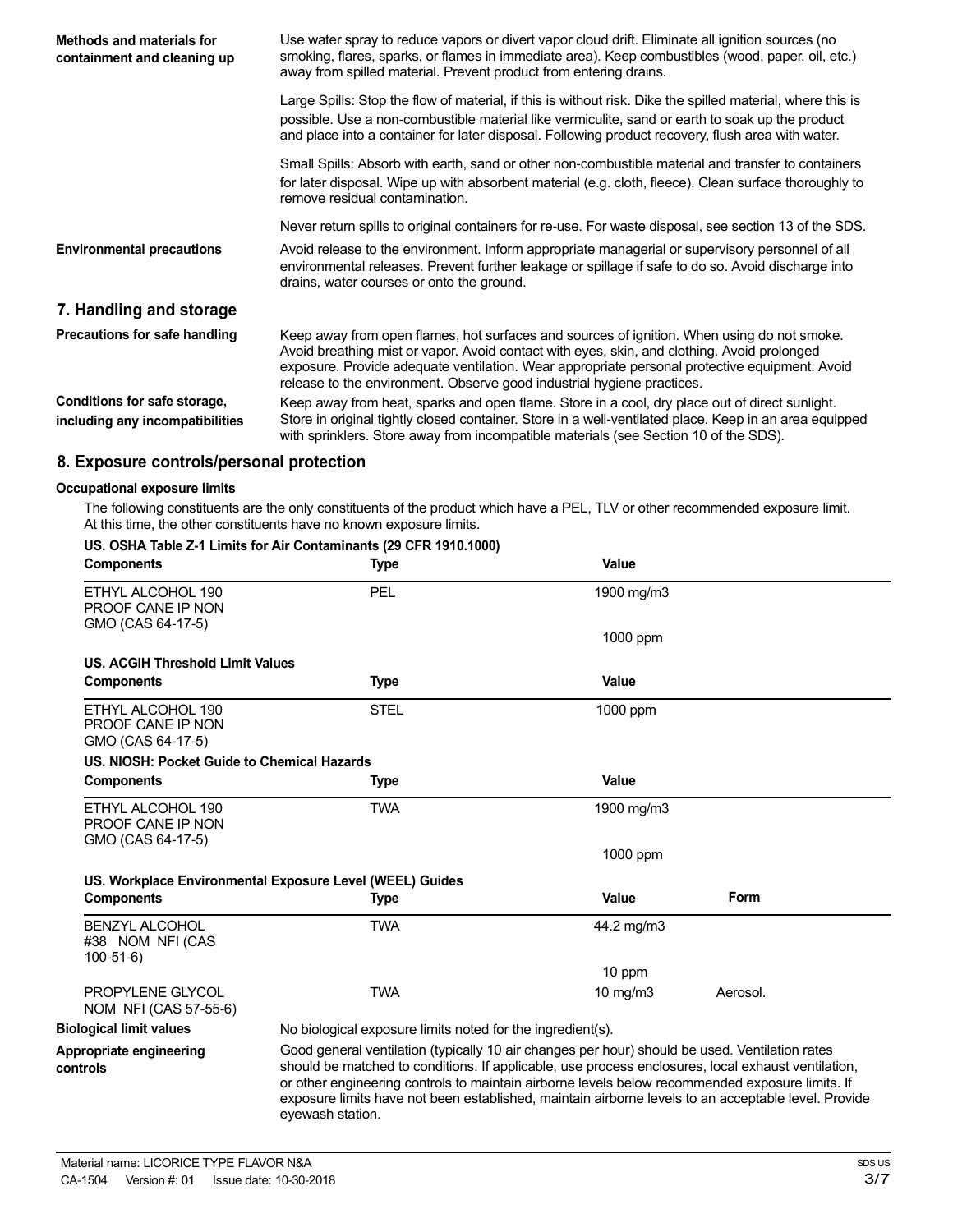#### **Individual protection measures, such as personal protective equipment**

| Eye/face protection               | Face shield is recommended. Wear safety glasses with side shields (or goggles).                                                                                                                                                                                                                                                |
|-----------------------------------|--------------------------------------------------------------------------------------------------------------------------------------------------------------------------------------------------------------------------------------------------------------------------------------------------------------------------------|
| <b>Skin protection</b>            |                                                                                                                                                                                                                                                                                                                                |
| <b>Hand protection</b>            | Wear appropriate chemical resistant gloves.                                                                                                                                                                                                                                                                                    |
| Other                             | Wear appropriate chemical resistant clothing. Use of an impervious apron is recommended.                                                                                                                                                                                                                                       |
| <b>Respiratory protection</b>     | If engineering controls do not maintain airborne concentrations below recommended exposure<br>limits (where applicable) or to an acceptable level (in countries where exposure limits have not<br>been established), an approved respirator must be worn.                                                                      |
| <b>Thermal hazards</b>            | Wear appropriate thermal protective clothing, when necessary.                                                                                                                                                                                                                                                                  |
| General hygiene<br>considerations | When using do not smoke. Always observe good personal hygiene measures, such as washing<br>after handling the material and before eating, drinking, and/or smoking. Routinely wash work<br>clothing and protective equipment to remove contaminants. Contaminated work clothing should not<br>be allowed out of the workplace. |

# **9. Physical and chemical properties**

| <b>Appearance</b>                                 |                                |
|---------------------------------------------------|--------------------------------|
| <b>Physical state</b>                             | Liquid.                        |
| Form                                              | Liquid.                        |
| Color                                             | Not available.                 |
| Odor                                              | Not available.                 |
| <b>Odor threshold</b>                             | Not available.                 |
| рH                                                | Not available.                 |
| Melting point/freezing point                      | -74.2 °F (-59 °C) estimated    |
| Initial boiling point and boiling<br>range        | 370.76 °F (188.2 °C) estimated |
| <b>Flash point</b>                                | 150.4 °F (65.8 °C) Closed Cup  |
| <b>Evaporation rate</b>                           | Not available.                 |
| Flammability (solid, gas)                         | Not applicable.                |
| Upper/lower flammability or explosive limits      |                                |
| <b>Flammability limit - lower</b><br>$(\%)$       | Not available.                 |
| <b>Flammability limit - upper</b><br>$(\%)$       | Not available.                 |
| Explosive limit - lower (%)                       | Not available.                 |
| Explosive limit - upper (%)                       | Not available.                 |
| Vapor pressure                                    | 0.17 hPa estimated             |
| <b>Vapor density</b>                              | Not available.                 |
| <b>Relative density</b>                           | Not available.                 |
| Solubility(ies)                                   |                                |
| Solubility (water)                                | Not available.                 |
| <b>Partition coefficient</b><br>(n-octanol/water) | Not available.                 |
| <b>Auto-ignition temperature</b>                  | 700 °F (371.11 °C) estimated   |
| <b>Decomposition temperature</b>                  | Not available.                 |
| <b>Viscosity</b>                                  | Not available.                 |
| <b>Other information</b>                          |                                |
| <b>Explosive properties</b>                       | Not explosive.                 |
| <b>Flammability class</b>                         | Combustible IIIA estimated     |
| <b>Oxidizing properties</b>                       | Not oxidizing.                 |
| <b>Refractive index</b>                           | 1.4275 - 1.4575                |
| <b>Specific gravity</b>                           | $1.01 - 1.04$                  |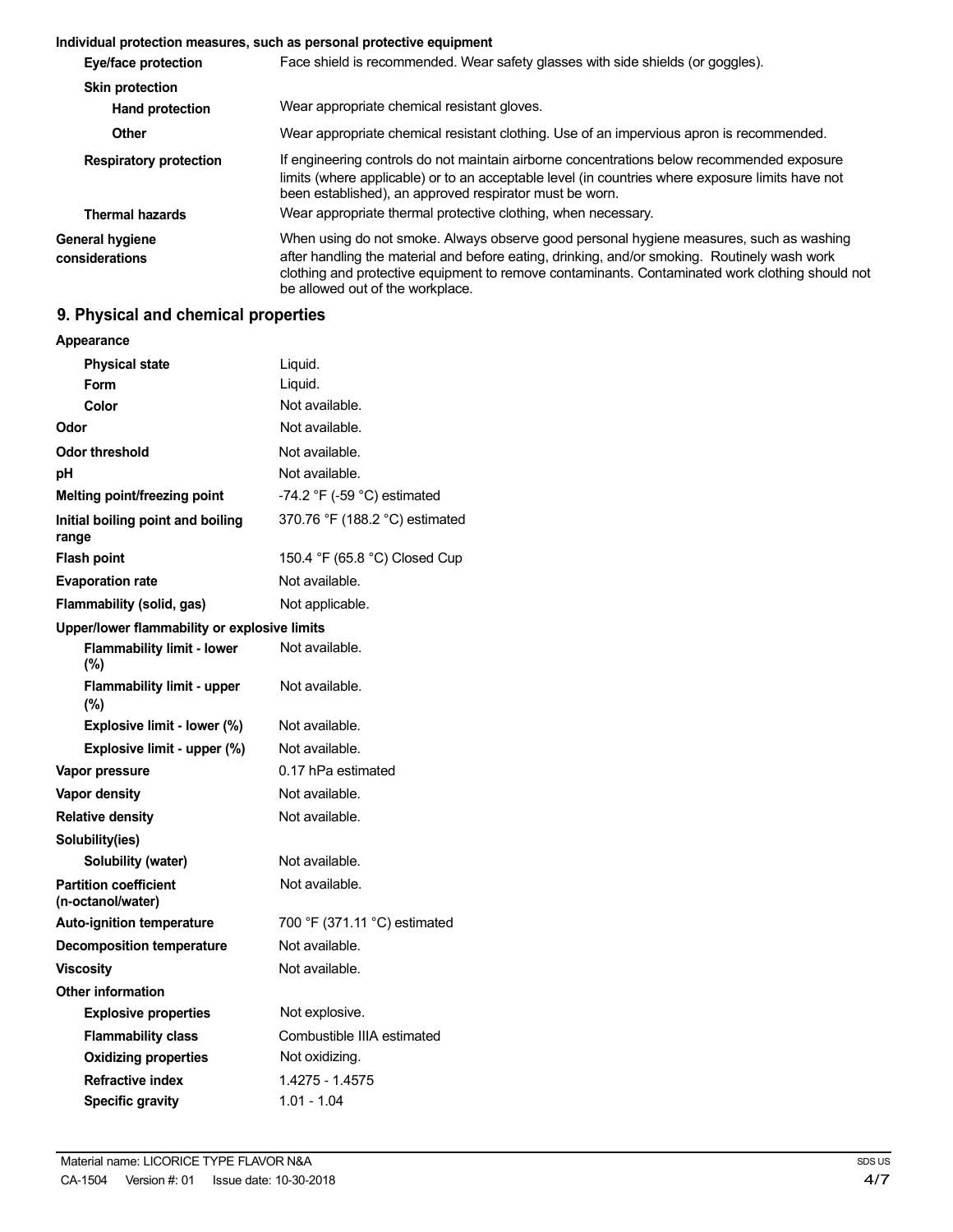# **10. Stability and reactivity**

| <b>Reactivity</b>                            | The product is stable and non-reactive under normal conditions of use, storage and transport.                                                     |
|----------------------------------------------|---------------------------------------------------------------------------------------------------------------------------------------------------|
| <b>Chemical stability</b>                    | Material is stable under normal conditions.                                                                                                       |
| <b>Possibility of hazardous</b><br>reactions | No dangerous reaction known under conditions of normal use.                                                                                       |
| <b>Conditions to avoid</b>                   | Avoid heat, sparks, open flames and other ignition sources. Avoid temperatures exceeding the<br>flash point. Contact with incompatible materials. |
| Incompatible materials                       | Strong oxidizing agents.                                                                                                                          |
| <b>Hazardous decomposition</b><br>products   | No hazardous decomposition products are known.                                                                                                    |

# **11. Toxicological information**

#### **Information on likely routes of exposure**

| <b>Inhalation</b>                                                                  | Prolonged inhalation may be harmful.                                                                                                                            |  |
|------------------------------------------------------------------------------------|-----------------------------------------------------------------------------------------------------------------------------------------------------------------|--|
| <b>Skin contact</b>                                                                | May cause an allergic skin reaction.                                                                                                                            |  |
| Eye contact                                                                        | Causes serious eye irritation.                                                                                                                                  |  |
| Ingestion                                                                          | Expected to be a low ingestion hazard.                                                                                                                          |  |
| Symptoms related to the<br>physical, chemical and<br>toxicological characteristics | Severe eye irritation. Symptoms may include stinging, tearing, redness, swelling, and blurred<br>vision. May cause an allergic skin reaction. Dermatitis. Rash. |  |

# **Information on toxicological effects**

#### **Acute toxicity**

| <b>Components</b>                                     | <b>Species</b>                                                               | <b>Test Results</b>                                                                      |
|-------------------------------------------------------|------------------------------------------------------------------------------|------------------------------------------------------------------------------------------|
| BENZYL ALCOHOL                                        | NOM NFI (CAS 100-51-6)<br>#38                                                |                                                                                          |
| Acute                                                 |                                                                              |                                                                                          |
| Oral                                                  |                                                                              |                                                                                          |
| LD50                                                  | Rat                                                                          | 1230 - 3100 mg/kg                                                                        |
|                                                       | * Estimates for product may be based on additional component data not shown. |                                                                                          |
| Skin corrosion/irritation                             |                                                                              | Prolonged skin contact may cause temporary irritation.                                   |
| Serious eye damage/eye<br>irritation                  | Causes serious eye irritation.                                               |                                                                                          |
| Respiratory or skin sensitization                     |                                                                              |                                                                                          |
| <b>Respiratory sensitization</b>                      | Not a respiratory sensitizer.                                                |                                                                                          |
| <b>Skin sensitization</b>                             | May cause an allergic skin reaction.                                         |                                                                                          |
| Germ cell mutagenicity                                | mutagenic or genotoxic.                                                      | No data available to indicate product or any components present at greater than 0.1% are |
| Carcinogenicity                                       | Not classifiable as to carcinogenicity to humans.                            |                                                                                          |
|                                                       | IARC Monographs. Overall Evaluation of Carcinogenicity                       |                                                                                          |
| Not listed.                                           |                                                                              |                                                                                          |
|                                                       | OSHA Specifically Regulated Substances (29 CFR 1910.1001-1050)               |                                                                                          |
| Not regulated.                                        |                                                                              |                                                                                          |
|                                                       | US. National Toxicology Program (NTP) Report on Carcinogens                  |                                                                                          |
| Not listed.                                           |                                                                              |                                                                                          |
| <b>Reproductive toxicity</b>                          |                                                                              | This product is not expected to cause reproductive or developmental effects.             |
| Specific target organ toxicity -<br>single exposure   | Not classified.                                                              |                                                                                          |
| Specific target organ toxicity -<br>repeated exposure | Not classified.                                                              |                                                                                          |
| <b>Aspiration hazard</b>                              | Not an aspiration hazard.                                                    |                                                                                          |
| <b>Chronic effects</b>                                | Prolonged inhalation may be harmful.                                         |                                                                                          |
| 12. Ecological information                            |                                                                              |                                                                                          |
| <b>Ecotoxicity</b>                                    | Harmful to aquatic life.                                                     |                                                                                          |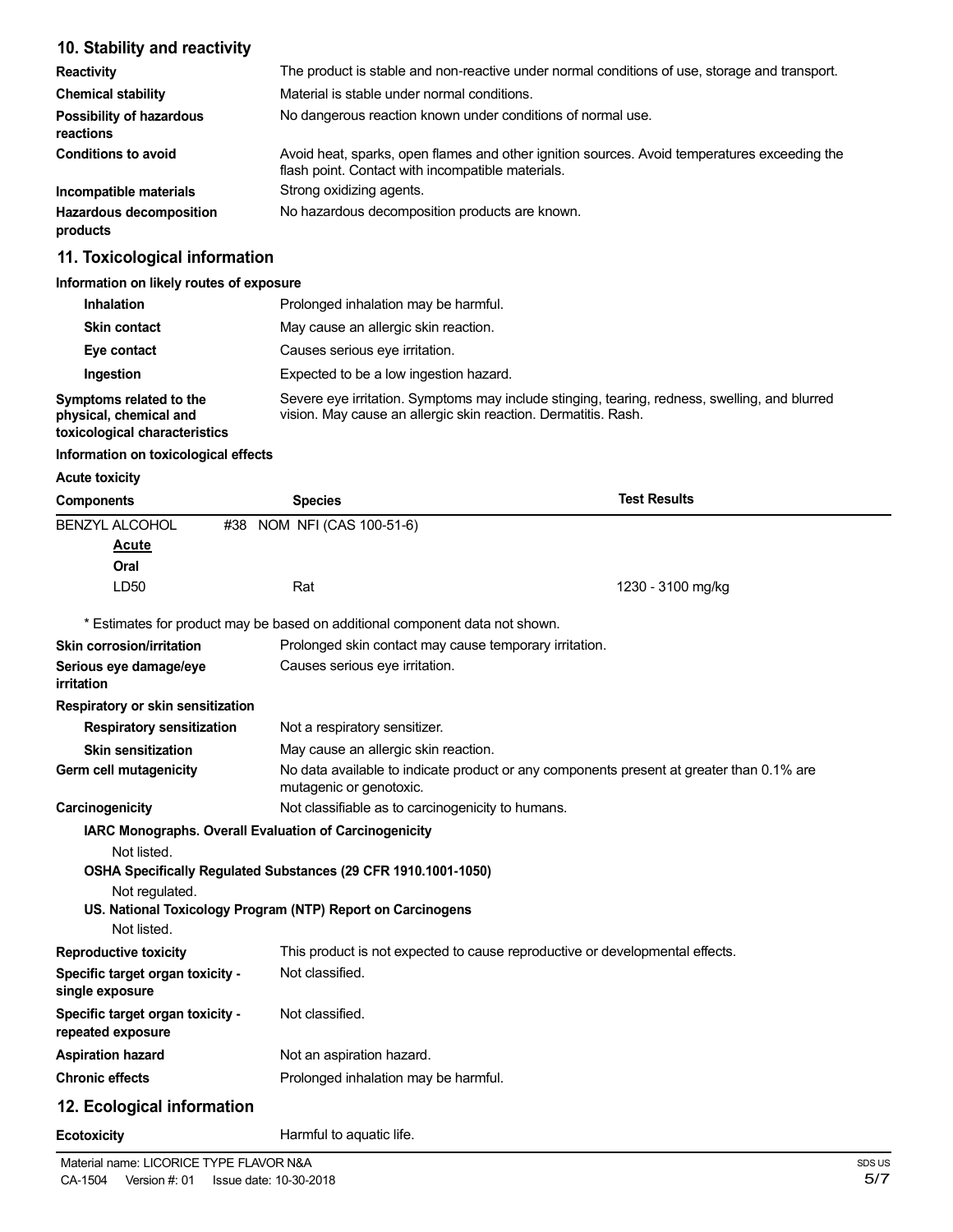#### **Persistence and degradability**

### **Bioaccumulative potential**

| Partition coefficient n-octanol / water (log Kow) |                                              |         |
|---------------------------------------------------|----------------------------------------------|---------|
| BENZYL ALCOHOL                                    | #38 NOM NFI                                  | 11      |
|                                                   | ETHYL ALCOHOL 190 PROOF CANE IP NON GMO      | $-0.31$ |
| <b>LINALOOL</b>                                   | #110                                         | 2.97    |
| PROPYLENE GLYCOL                                  | NOM NFI                                      | $-0.92$ |
| Mobility in soil                                  | No data available.                           |         |
| Other adverse effects                             | No other adverse environmental effects (e.g. |         |

**Other adverse effects** No other adverse environmental effects (e.g. ozone depletion, photochemical ozone creation potential, endocrine disruption, global warming potential) are expected from this component.

# **13. Disposal considerations**

| <b>Disposal instructions</b>             | Collect and reclaim or dispose in sealed containers at licensed waste disposal site. Do not allow<br>this material to drain into sewers/water supplies. Do not contaminate ponds, waterways or ditches<br>with chemical or used container. Dispose of contents/container in accordance with<br>local/regional/national/international regulations. |
|------------------------------------------|---------------------------------------------------------------------------------------------------------------------------------------------------------------------------------------------------------------------------------------------------------------------------------------------------------------------------------------------------|
| <b>Local disposal regulations</b>        | Dispose in accordance with all applicable regulations.                                                                                                                                                                                                                                                                                            |
| Hazardous waste code                     | The waste code should be assigned in discussion between the user, the producer and the waste<br>disposal company.                                                                                                                                                                                                                                 |
| Waste from residues / unused<br>products | Dispose of in accordance with local regulations. Empty containers or liners may retain some<br>product residues. This material and its container must be disposed of in a safe manner (see:<br>Disposal instructions).                                                                                                                            |
| Contaminated packaging                   | Since emptied containers may retain product residue, follow label warnings even after container is<br>emptied. Empty containers should be taken to an approved waste handling site for recycling or<br>disposal.                                                                                                                                  |

# **14. Transport information**

#### **DOT**

Not regulated as dangerous goods.

### **IATA**

Not regulated as dangerous goods.

### **IMDG**

Not regulated as dangerous goods.

**Transport in bulk according to Annex II of MARPOL 73/78 and the IBC Code** Not established.

# **15. Regulatory information**

**US federal regulations**

This product is a "Hazardous Chemical" as defined by the OSHA Hazard Communication Standard, 29 CFR 1910.1200.

### **TSCA Section 12(b) Export Notification (40 CFR 707, Subpt. D)**

Not regulated.

**CERCLA Hazardous Substance List (40 CFR 302.4)**

Not listed.

#### **SARA 304 Emergency release notification**

Not regulated.

**OSHA Specifically Regulated Substances (29 CFR 1910.1001-1050)**

Not regulated.

# **Superfund Amendments and Reauthorization Act of 1986 (SARA)**

| <b>Hazard categories</b> | Immediate Hazard - Yes |
|--------------------------|------------------------|
|                          | Delayed Hazard - No    |
|                          | Fire Hazard - Yes      |
|                          | Pressure Hazard - No   |
|                          | Reactivity Hazard - No |
|                          |                        |

# **SARA 302 Extremely hazardous substance**

Not listed.

**SARA 311/312 Hazardous chemical** No